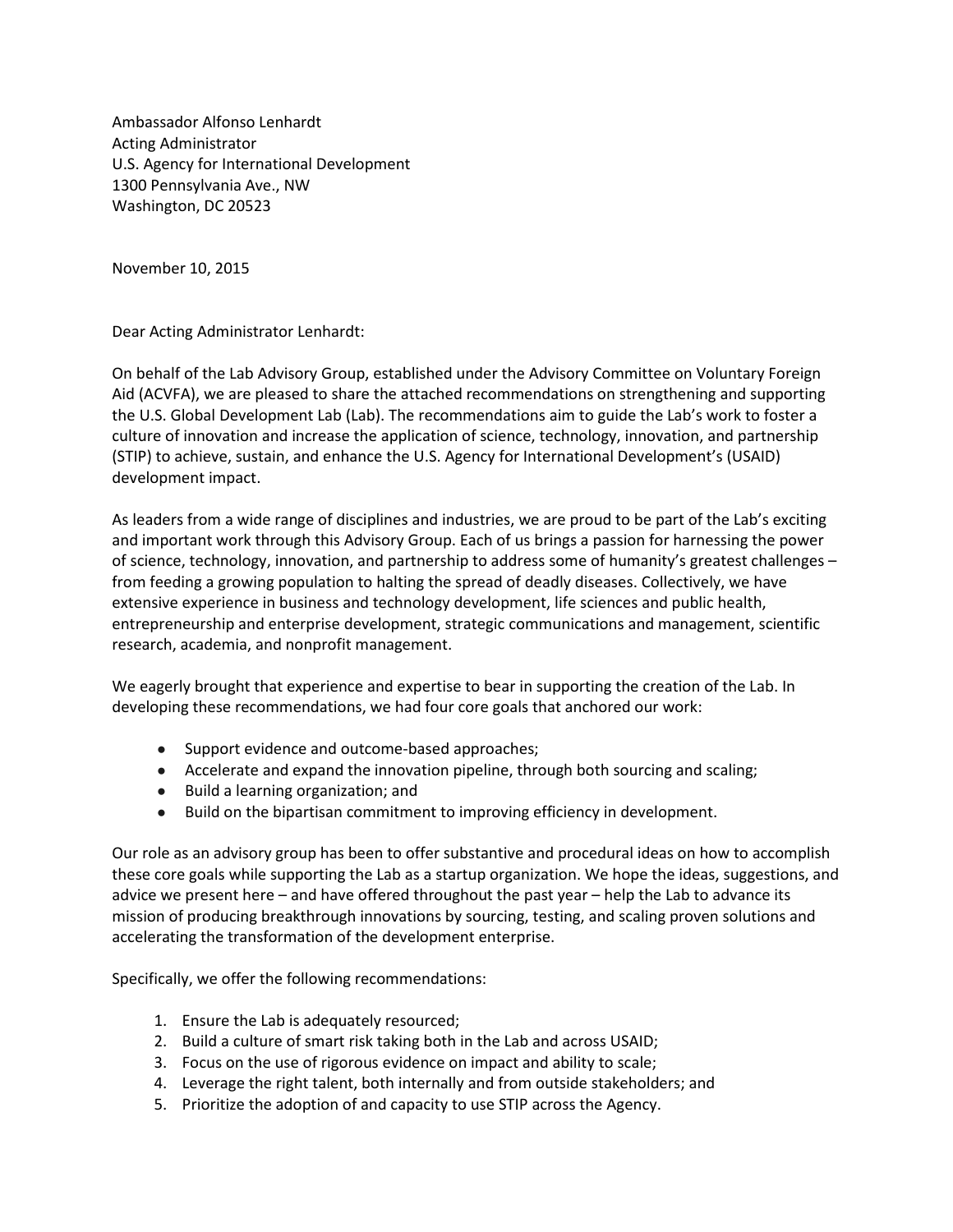Throughout my own career, I have seen how powerful innovation can be, whether to develop groundbreaking software or empower entrepreneurs to lift themselves out of poverty. I have also seen firsthand just how difficult it is to foster innovation. As all of us in the Advisory Group can attest, the process of building innovation enterprises is always tough and messy. The legislative process is often compared to sausage making; we think the analogy is appropriate to innovation as well.

In that vein, we want to underscore the importance of sustained bipartisan engagement in further shaping and advising the Lab in the months ahead. We urge the Administration and Congress to give the Lab the time it needs to prove itself, recognizing that even the private sector takes time to fully adopt good ideas. Big brands like Coca-Cola, Pepsi, Microsoft, and Apple were not created overnight. But their success, nurtured over many years of trial and error, has resulted in some of the most recognizable and innovative products on the market today.

Overall, we believe the new approaches, talent, and ideas the Lab brings to the table will help USAID and the international development community tackle the toughest global challenges of our day. We are pleased to see the positive outcomes of building the Lab contained in *The Lab Year in Review* – development efforts informed by randomized trials, real time data, mobile technology, path-breaking partnerships and prizes, and more.

We are aware, however, that there is still a great deal of hard work left to do to make the Lab a success. And, ultimately, this will be accomplished by the hard working stakeholders inside and around the Lab committed to doing things a new way.

The Lab Advisory Group welcomes the opportunity to discuss our recommendations at the upcoming ACVFA meeting and is eager to be helpful in any next steps in this process.

Sincerely,

Paul Maritz Lab Advisory Group Chair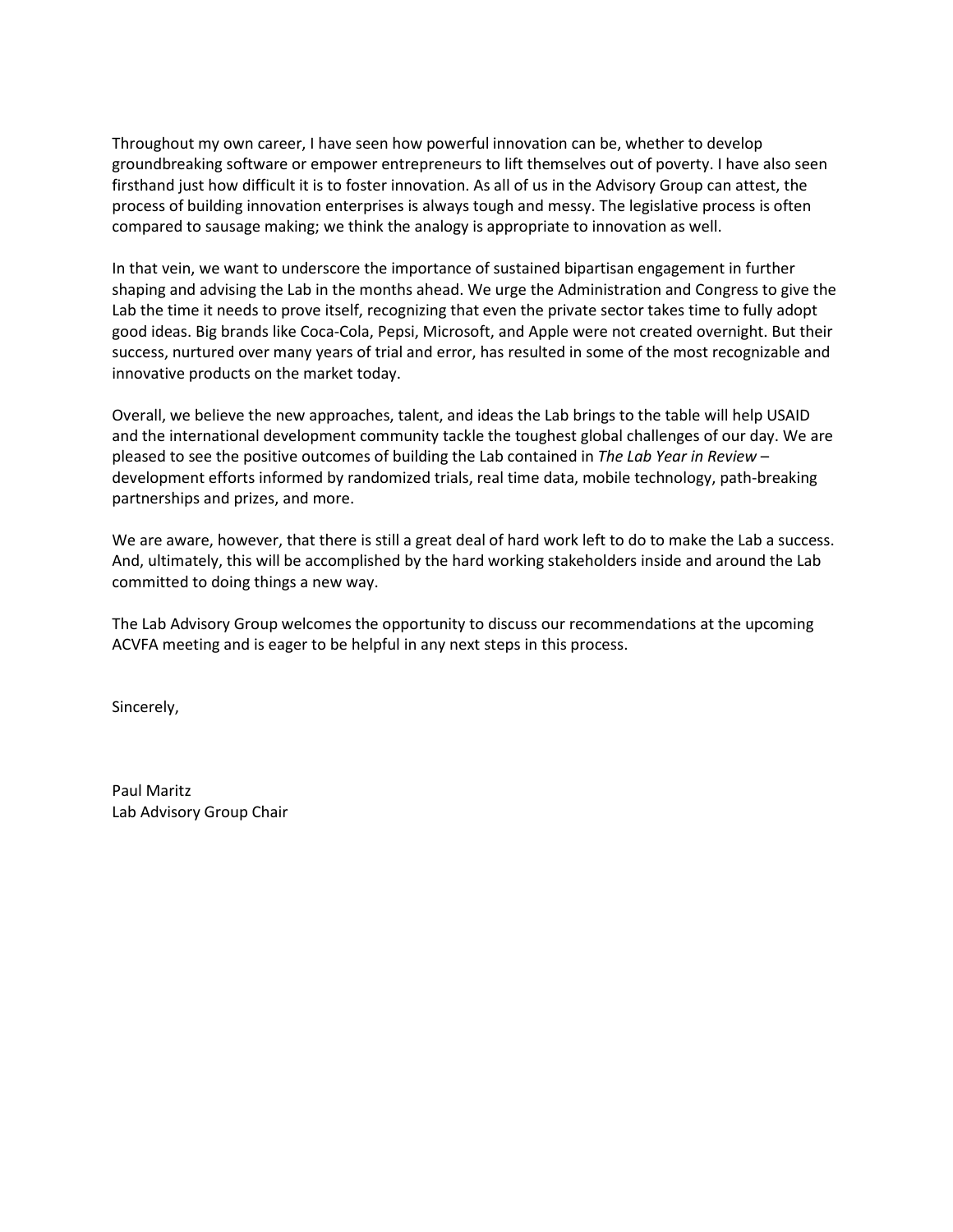## **Strengthening the U.S. Global Development Lab: Lab Advisory Group Recommendations to Enhance the Use of STIP for Greater Development Impact An ACVFA Working Group Report**

This paper is intended to provide recommendations to Acting Administrator Alfonso Lenhardt as USAID continues to work to strengthen the development impacts of the U.S. Global Development Lab.

## **I. BACKGROUND**

### **A new model of development in a changing landscape**

Today, the global development landscape is facing a period of unprecedented change, ripe with both challenges and opportunities for the international development community. For example, in the past two decades alone, global poverty rates have been reduced by half, lifting nearly 700 million people out of extreme poverty. Yet 827 million people in the developing world do not have enough nutritious food to eat and according to UNICEF, 5.9 million children die each year from preventable diseases.

Additionally, as the world's population grows to 9 billion by 2050 – with 70 percent of people expected to live in urban areas – these kinds of challenges are likely to become larger and more complex. At the same time, the development finance landscape is also changing. Private financial flows to the developing world now outpace official development assistance by a ratio of nine to one. Donor nations simply cannot achieve sufficient progress on their own.

That is why, under the leadership of President Barack Obama and President George W. Bush, USAID has pioneered a model of development that harnesses the immense power of science, technology, innovation, and partnership (STIP). Driven by technological breakthroughs, information, and connectivity, USAID is demonstrating a way forward that optimizes limited resources while accelerating progress and enhancing development impact. This approach will be essential to achieving the new Sustainable Development Agenda – an ambitious set of global goals that will guide the international development community's work through 2030.

#### **The U.S. Global Development Lab**

On April 3, 2014, USAID announced the creation of the U.S. Global Development Lab (Lab) through the merger of two separate offices – the Office of Science and Technology and the Office of Innovation and Development Alliances. Designed to help bring high-impact solutions to humanity's greatest challenges, the Lab represents President Obama's vision for international development at work.

Building on USAID's 50 years of experience in fostering innovation and collaborating across sectors and borders, the Lab's mission is to produce breakthrough innovations by sourcing, testing, and scaling proven solutions, and to accelerate the transformation of the development enterprise. Its core objective is to increase USAID's impact through the use of science, technology, innovation, and partnership and by opening the doors of development to people with good ideas and new solutions.

*"This is the reality we must face -- that if the international community just keeps doing the same things the same way, we may make some modest progress here and there, but we will miss many development goals."* 

President Barack Obama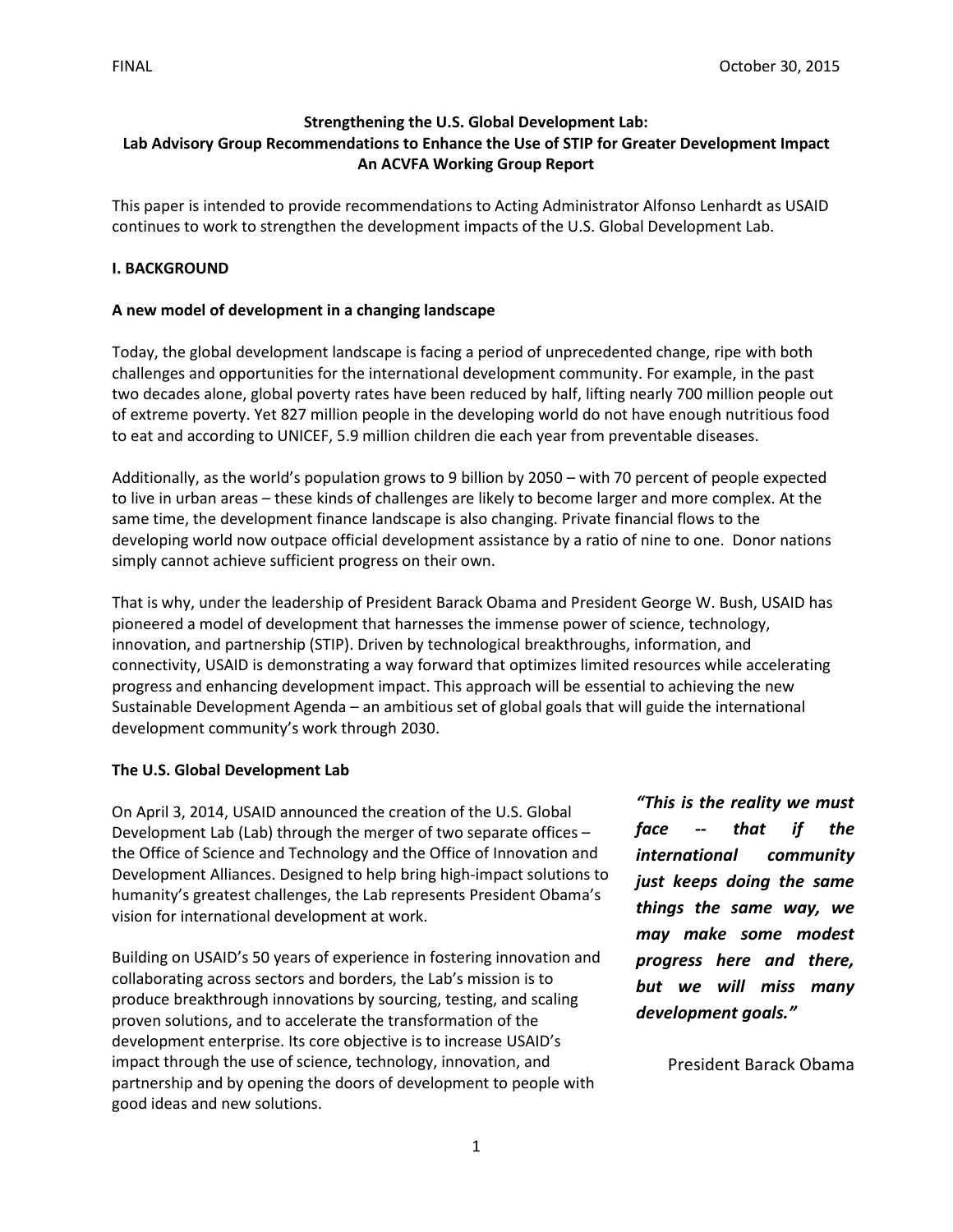2

The Lab is committed to the use of STIP to source and scale the most promising innovations and bring new partners to the table to help sustain the Agency's efforts. Specifically, the Lab works to:

- **Science:** Increase the use of scientific research to inform development interventions and improve development outcomes;
- **Technology:** Advance the use of enabling technologies and data-driven approaches to empower underserved communities and improve the effectiveness of the development enterprise;
- **Innovation:** Increase the adoption of high impact and sustainable development solutions; and
- **Partnership:** Accelerate and increase development impact through new or replicable approaches to collaboration, collective action, and systems change with a broad range of partners.

## **II. METHODOLOGY**

Following the creation of the Lab, a sub-committee of the Advisory Committee on Voluntary Foreign Aid (ACVFA) was formed to provide intellectual guidance and advice on the Lab's startup and to champion the transformational power of science, technology, innovation, and partnerships in tackling development challenges. Drawn from private industry, Silicon Valley, major foundations, research institutions and non-governmental organizations, the nine members of the Lab Advisory Group have direct experience tapping into the power of STIP to drive transformative change in diverse organizations, industries, and sectors.

The Advisory Group met every eight weeks since the official launch of the Lab in April 2014, working to develop a set of recommendations to guide the Lab's early efforts. In addition to these formal meetings, the Lab frequently draws on the expertise of individual Advisory Group members.

The Advisory Group believes the modern tools and approaches embodied in science, technology, innovation, and partnerships have proven to be transformative in the United States and have the same potential in developing countries. The recommendations in this report are intended to help the Lab bring these 21st century tools and approaches to USAID and the broader development community.

#### **III. RECOMMENDATIONS**

As the Lab's advisory group, we set out to better understand how the Lab could foster a culture of innovation within USAID and catalyze the adoption of STIP approaches in the broader international development community. Our work and reflections lead us to strongly recommend the following:

- 1. Ensure the Lab is adequately resourced;
- 2. Build a culture of smart risk taking both in the Lab and across USAID;
- 3. Focus on the use of rigorous evidence on impact and ability to scale;
- 4. Leverage the right talent, both internally and from outside stakeholders;
- 5. Prioritize the adoption and capacity to use STIP across the Agency.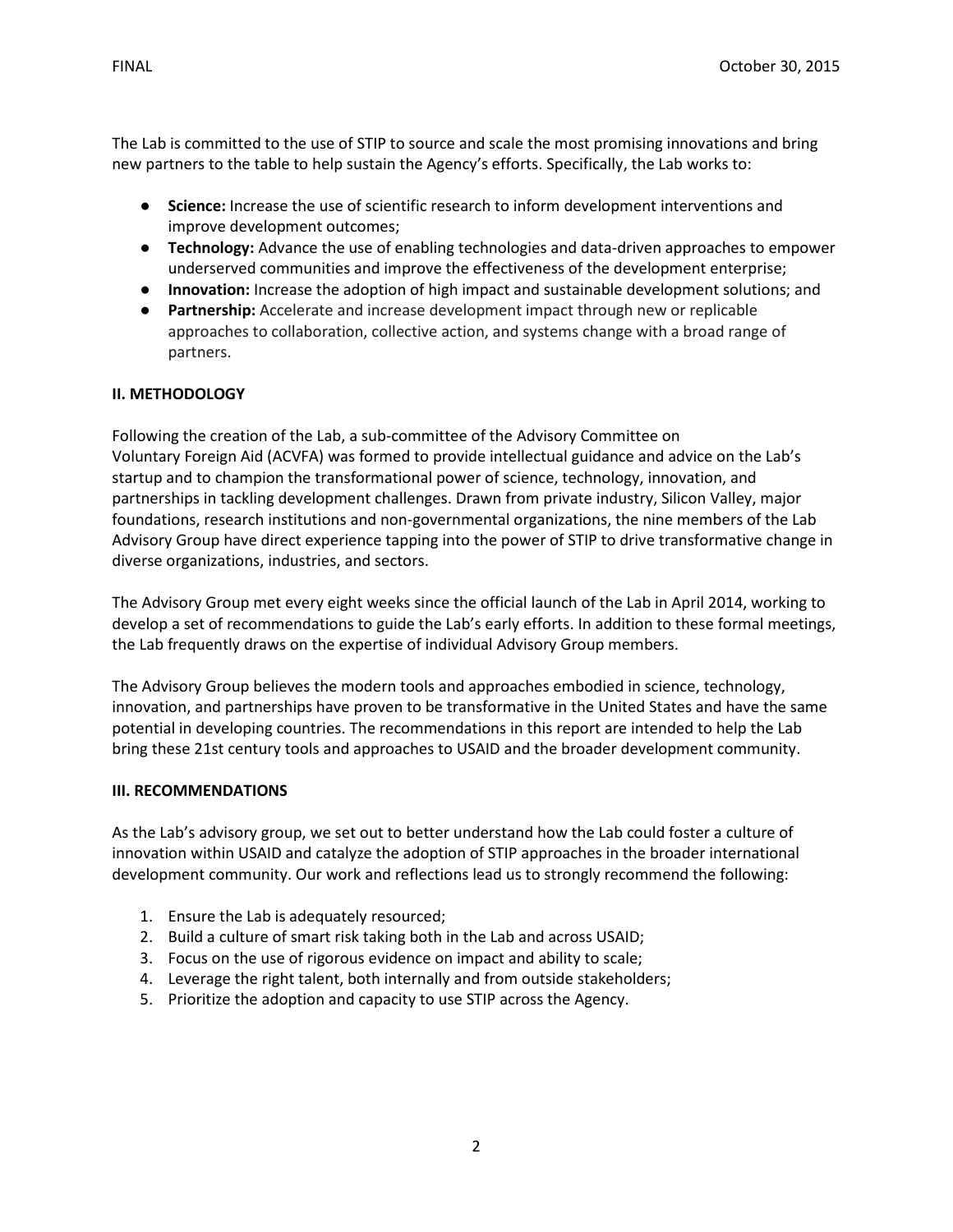## **Recommendation 1: Ensure the Lab is adequately resourced**

The Lab plays an integral role in enhancing USAID's ability to invest in proven innovations and approaches. In addition to improving upon USAID's existing capacities, the Lab is also helping the Agency develop new capabilities, such as expertise in the latest technological advances and new approaches and tools for driving innovation.

To reach its full potential, the Lab requires human and financial resources, as well as a mandate to take smart risks. The Administration and Congress should ensure the Lab has such a mandate, as well as the resources necessary for achieving real results. This will enable USAID to bring the best uses of science, technology, innovation, and partnership to tackle global development challenges.

The Administration has taken key steps to invest in innovation across the U.S. government. As a recent White House report from the National Economic Council and the Office of Science and Technology Policy – *[A Strategy for American Innovation](https://www.whitehouse.gov/sites/default/files/strategy_for_american_innovation_october_2015.pdf)* – notes, USAID's approach to innovation is already being put to use by other federal agencies, including through the use of prizes and Grand Challenges and the development of similar innovation labs.

With the appropriate bipartisan support, USAID can continue to pioneer these innovative approaches to achieve long-term development impact.

#### **Recommendation 2: Build a culture of smart risk taking**

Creating a culture of innovation within any organization, especially at a large organization such as USAID, is never easy. There is traditionally a strong emphasis on planning and analysis before action. In contrast, lean startups are more agile, able to move quickly and make hypotheses and decisions with *just* enough data. This allows for quick adaptation in a world of great complexity. At the same time, these nimble organizations are also careful to set milestones for success. Only when specific goals are achieved, does more money become available. If the venture fails along the way, then further investment is withheld for a more promising effort.

Successful innovation doesn't happen in a straight line. It takes time, multiple iterations, and changes in course. Importantly, it also requires a level of measured risk, a strong emphasis on building evidence, and a focus from the beginning on scale and sustainability. As Russell Siegelman notes, "innovation is a complicated set of processes. You need to create a culture where it is okay to fail. In the world that my students and I live and work, they often come to me to say they are changing course. When there is a higher risk tolerance, you get more creative ideas. You get better ideas when you allow for more differences of opinion, are willing to share and discuss them, and create a more fertile ground for developing solutions that may be outside the usual approaches." Being honest about failure, employing adaptive management, and taking measured risks must become part of the Lab's core competencies.

Already, the Lab has put these approaches in place through its tiered evidence model of investing: less proven, higher risk ideas are given small amounts of funds than ideas with more evidence and less risk. Lab programs, such as Securing Water for Food: A Grand Challenge for Development, utilize milestonebased programming to allow adaptation and ensure Lab investments corresponded to impact.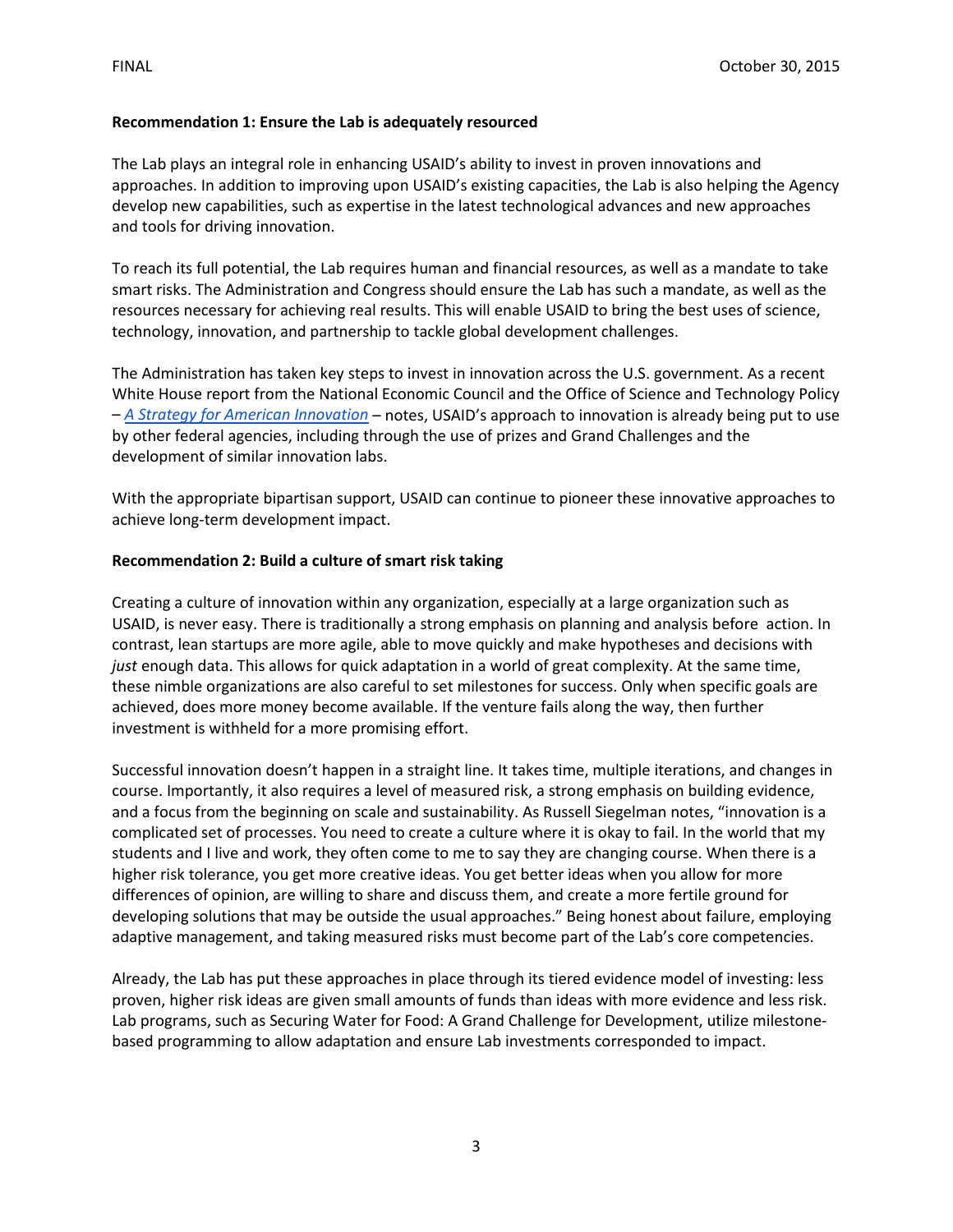## **Recommendation 3: Focus on using rigorous evidence on impact and ability to scale**

While the Lab must experiment and take risks, it also must be selective in continuing or increasing investment in innovations that demonstrate a significant improvement in development impact. This will require the Lab to gather the evidence necessary to determine what is working, and let go of what is not working.

It is also essential for the Lab to use the evidence it gathers to support and inform others in the development community, including bureaus and offices across USAID. As Carol Dahl notes, "the Lab needs to be honest and transparent about what it brings to the table and how it can bring other parts of USAID and the international development community into the fold." It should provide a roadmap for others to emulate, demonstrating success and holding itself accountable by showing how it is using data and evidence in its decision making.

The Lab is already demonstrating progress on this front, including through:

- Pioneering new models and methods of identifying and sourcing new ideas around the world, such as Development Innovation Ventures and Grand Challenges for Development, which use randomized control trials and evaluation to build evidence on cost, impact, and sustainability;
- Collaborating with Agency Pillar Bureaus and Missions to advance innovations, tools and approaches such as chlorine dispenser systems in Kenya, Uganda, and Malawi, which, through randomized control trials, demonstrated that the way chlorine is delivered dramatically effects usage;
- Partnering to advance learning and evidence through its Monitoring, Evaluation, Learning Innovations (MERLIN) initiative, focusing on how to best expand sustainable adoption of proven innovations; and
- Modeling pay-for-results approaches, such as the Desal Prize, which challenged entrepreneurs to prove the efficacy of desalinization technologies in real-life conditions.

# **Recommendation 4: Leverage the right talent, both internally and from outside stakeholders**

As the Lab works to create the right environment to take smart risks and fail fast, it must also ensure it has the right talent to drive the discovery of new ideas and solutions. This is about more than subject matter expertise; the Lab needs individuals who are good listeners, can work across multiple fields and disciplines, and know how to reframe problems to find new solutions. It needs to create an open, collaborative, and innovative culture that will attract the best talent from a variety of disciplines and backgrounds.

The Lab has already taken several steps to bring in the right talent, starting with the recent hiring of its new Executive Director, Ann Mei Chang, who has more than twenty years of experience in Silicon Valley, including 8 years as a Senior Engineering Director at Google. The Lab is also expanding the pool of new talent coming into the Agency through increased flexibility in hiring, attracting experts from a multitude of disciplines including astrophysics, biochemistry, and engineering. The Lab is also actively recruiting organizational development specialists, partnership development experts, venture capitalists, program and administrative specialists, fellows from the American Association for the Advancement of Science (AAAS), and others. Many of these experts are here on limited-term assignments, giving the Lab greater flexibility to bring on different types of talent based on the Agency's changing needs.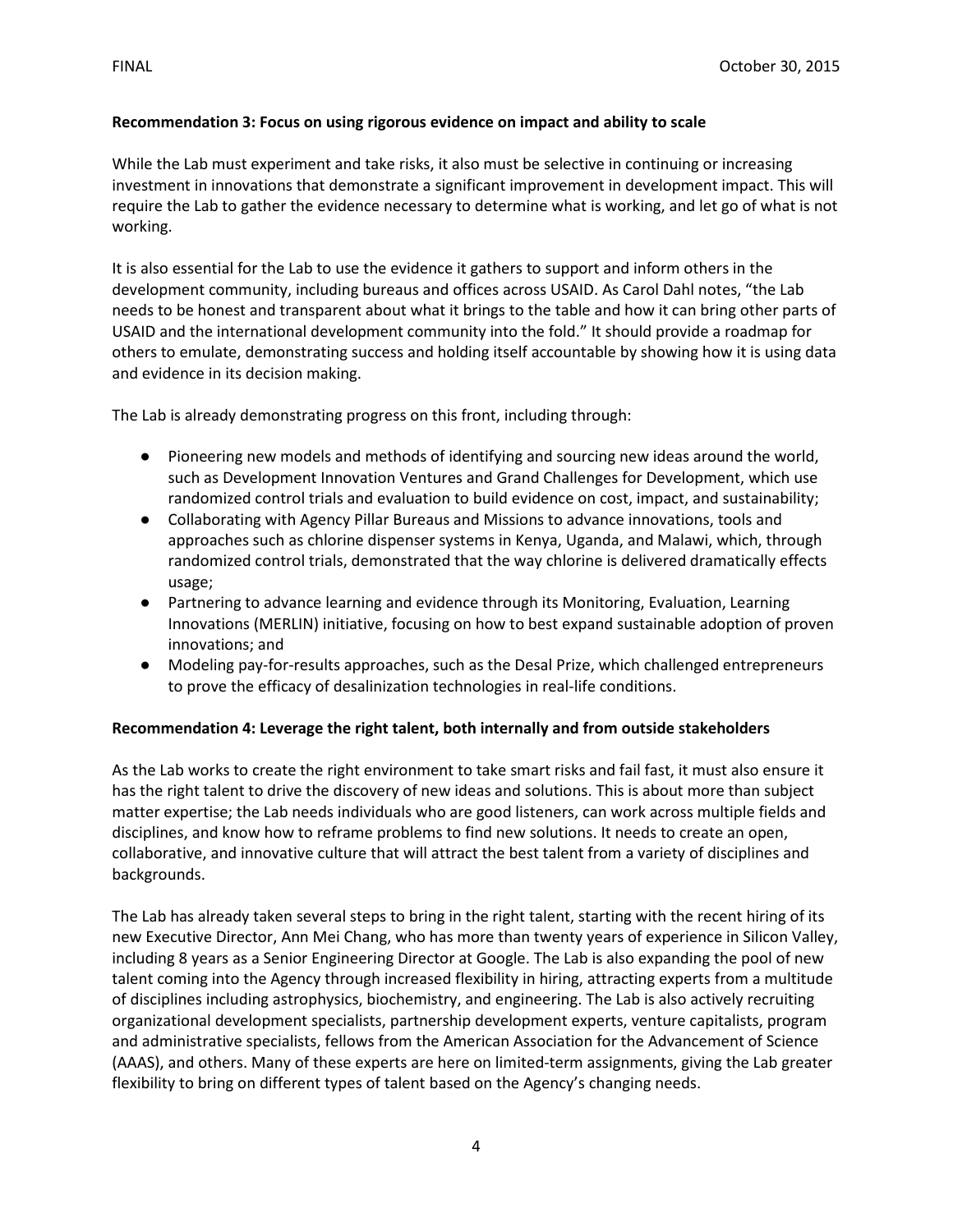The Lab must also seek to foster greater impact through collaboration, collective action, and partnership with a broad range of external stakeholders. As the private sector is a critical contributor to development progress, the Lab should continue to lead and coordinate the USAID's efforts to build impact-driven partnerships with local businesses, global corporations, investors, and financial institutions. By leveraging those on the outside who value similar modes of understanding and approaches through partnerships, relationships, and USAID's convening power, the Lab can greatly increase its impact.

Over the past year, the Lab has found notable success in bringing the right talent together – from within USAID and from key partners – to enable collective action. For example, to support the USAID Bureau of Food Security in its work to scale drought tolerant maize in sub-Saharan Africa, the Lab brought in-house talent together with a coalition of external partners. The team at the Lab had specific expertise in systems mapping and partnership, while the partners could collectively act to impact the system that drives adoption of new seed technologies regionally and in specific countries.

## **Recommendation 5: Prioritize the adoption and capacity to use STIP across the Agency**

In order to be effective, the Lab should take time to identify and cultivate champions throughout the Agency, especially individuals who have the ear of their leaders. The Lab should also invest in increasing the capacity across the Agency to use new technologies, information, and approaches. Carol Dahl notes, "When building something new within an organization like USAID, the Lab needs to be providing value. If the other parts of the Agency don't see the Lab as bringing value to them, then it won't stick."

That is why the Lab should promote the use of its most impactful and innovative tools, such as the Development Innovation Accelerator (DIA), throughout the entire agency. The Lab developed the DIA, a new research and development mechanism that relies on an existing – but rarely used – authority within USAID. The DIA gives the Agency the opportunity to reach out to potential partners and collaborate on a development solution based solely on an initial idea. For example, the USAID/Indonesia Mission has issued its own DIA to solicit research, innovations, technologies, and partnerships in support of its priority objectives. Their initial focus is on inclusive workforce development to source innovative ideas that promote more inclusive economic growth and address rising income inequality by improving workforce development for the poor and vulnerable.

Tools like the DIA can support and enhance the work other bureaus, offices, and missions want to do or are already doing, which is key to demonstrating the Lab's value to the rest of the Agency. Another way to do this is through the full application of STIP to major Agency objectives and Presidential Initiatives. The Lab has already established three priority efforts in support of Feed the Future, Ebola recovery, and Power Africa. This strategic approach offers opportunities for other teams within USAID to see how the Lab can accelerate progress in priority areas.

The Lab must also foster in-country innovation to ensure local partners have the capacity to utilize a STIP approach to development. Successful innovations require genuine feedback on what works in local contexts to sustain results, and local innovators often require access to resources they cannot easily obtain in developing countries. The Lab has helped bridge this gap through programs like Partnerships for Enhanced Engagement in Research (PEER). For example, PEER connected Dr. Antoine Ghauch, an analytic chemist at the American University of Beirut, to the equipment, training, and support he needed to develop an innovative wastewater treatment process to address Lebanon's water crisis.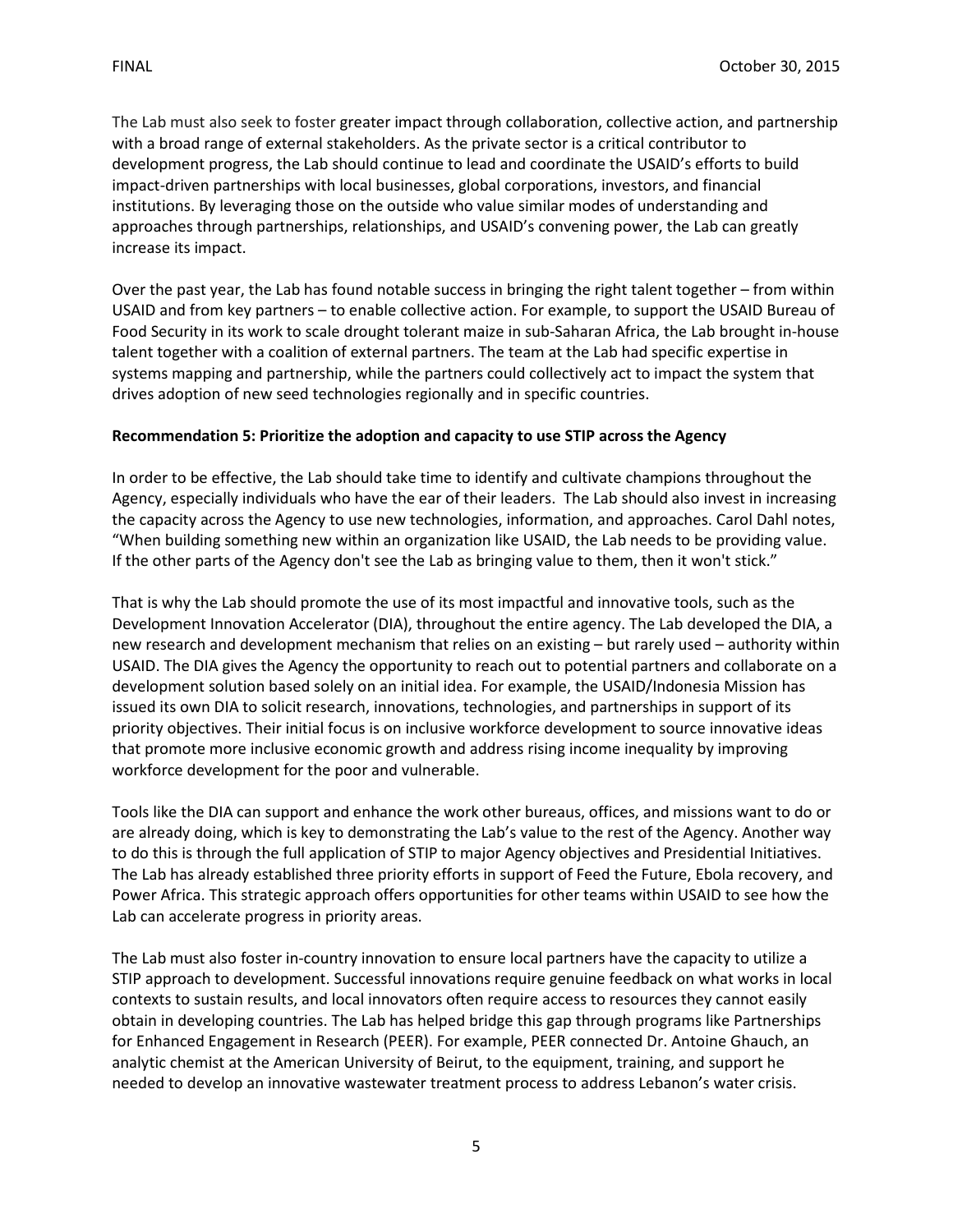As the Lab continues to support locally-driven innovations, it should also promote the use of STIP across USAID missions around the world. One way to do this is by creating positive incentives for field staff to rotate in and out of the Lab, giving them the opportunity to see the Lab's approach firsthand. In response to our advice throughout the year, the Lab has developed a reinvigorated Agency Engagement Plan to increase the utilization of STIP across the Agency.

## **IV. CONCLUSION**

As the Advisory Group met over the past year, we engaged with the Lab on the evolution of its strategic focus. The Lab has the potential to become a model of a successful innovation organization, creating opportunities for USAID staff and partners to engage in a new model of development and tap into the dynamic and complex forces already at play around the world. With the right focus on rigorous evidence, smart risk taking, talent acquisition and development, and engagement with the Agency, the Lab is well-positioned to lead the Agency in adopting practices that save more lives and achieve longterm inclusive progress through the use of STIP approaches. The Advisory Group believes the new approaches, talent, and ideas the Lab brings to the table are the right steps forward for USAID and the international development community to become more effective in an interconnected and interdependent world.